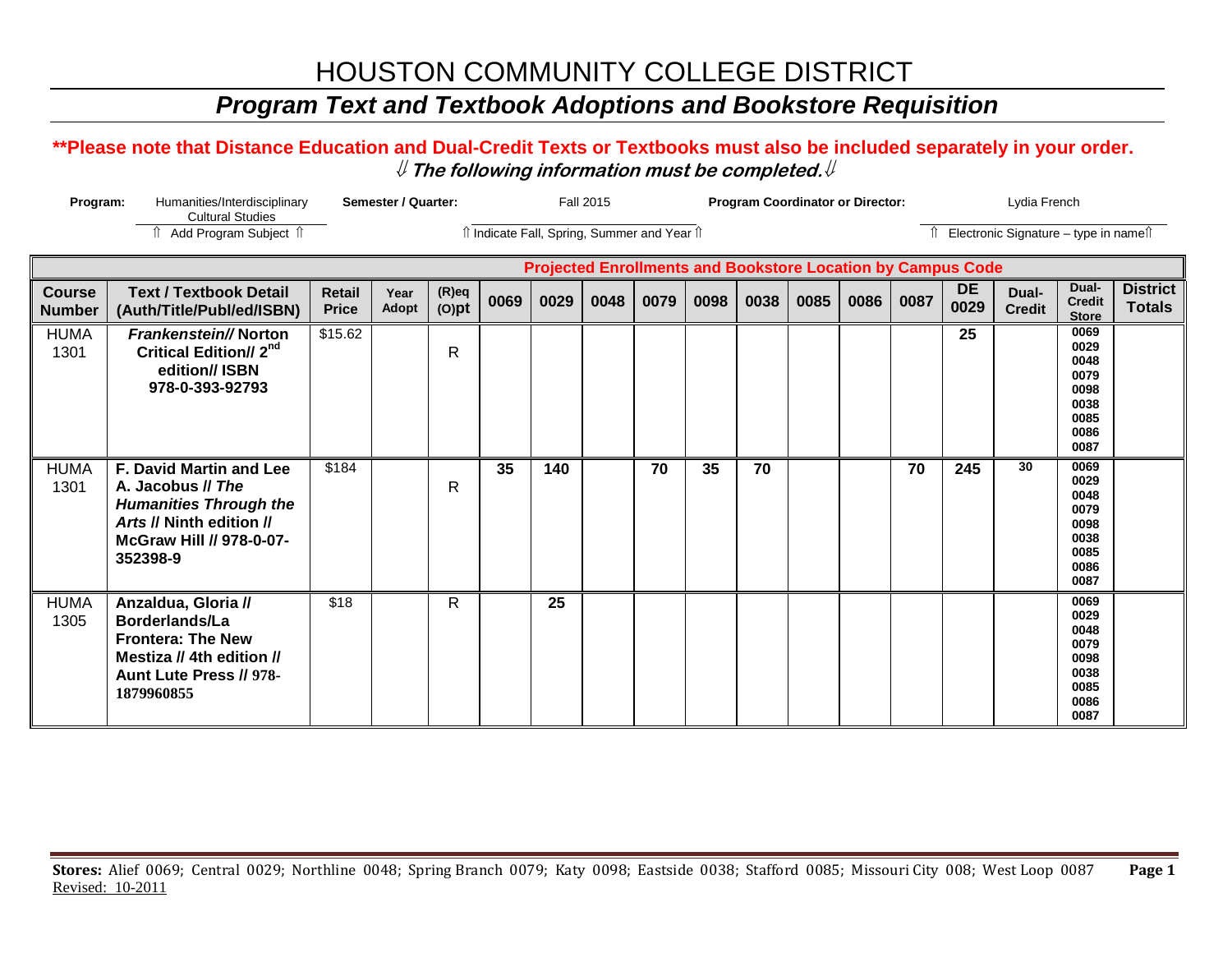# *Program Text and Textbook Adoptions and Bookstore Requisition*

|                                                                          | **Please note that Distance Education and Dual-Credit Texts or Textbooks must also be included separately in your order.                            |                               |                     |                      |      |      |                  |                                              |      |      |      |                                                                    |      |                   |                                       |                                                                      |                                  |
|--------------------------------------------------------------------------|-----------------------------------------------------------------------------------------------------------------------------------------------------|-------------------------------|---------------------|----------------------|------|------|------------------|----------------------------------------------|------|------|------|--------------------------------------------------------------------|------|-------------------|---------------------------------------|----------------------------------------------------------------------|----------------------------------|
| <b>HUMA</b><br>1305                                                      | <b>Burciaga, Jose Antonio</b><br><b>Il Drink Cultura:</b><br>Chicanismo // Joshua<br>Odell Editions // 978-<br>1877741074                           | \$13.26                       |                     | $\mathsf{R}$         |      | 25   |                  |                                              |      |      |      |                                                                    |      |                   |                                       | 0069<br>0029<br>0048<br>0079<br>0098<br>0038<br>0085<br>0086<br>0087 |                                  |
| ${\mathbb U}$ The following information must be completed. ${\mathbb U}$ |                                                                                                                                                     |                               |                     |                      |      |      |                  |                                              |      |      |      |                                                                    |      |                   |                                       |                                                                      |                                  |
| Program:                                                                 | Humanities and<br>Interdisciplinary Cultural<br><b>Studies</b>                                                                                      |                               | Semester / Quarter: |                      |      |      | <b>Fall 2015</b> |                                              |      |      |      | <b>Program Coordinator or Director:</b>                            |      |                   | Lydia French                          |                                                                      |                                  |
|                                                                          | Add Program Subject 1                                                                                                                               |                               |                     |                      |      |      |                  | îl Indicate Fall, Spring, Summer and Year îl |      |      |      |                                                                    |      |                   | Electronic Signature - type in namest |                                                                      |                                  |
|                                                                          |                                                                                                                                                     |                               |                     |                      |      |      |                  |                                              |      |      |      | <b>Projected Enrollments and Bookstore Location by Campus Code</b> |      |                   |                                       |                                                                      |                                  |
| <b>Course</b><br><b>Number</b>                                           | <b>Text / Textbook Detail</b><br>(Auth/Title/Publ/ed/ISBN)                                                                                          | <b>Retail</b><br><b>Price</b> | Year<br>Adopt       | $(R)$ eq<br>$(O)$ pt | 0069 | 0029 | 0048             | 0079                                         | 0098 | 0038 | 0085 | 0086                                                               | 0087 | <b>DE</b><br>0029 | Dual-<br><b>Credit</b>                | Dual-<br><b>Credit</b><br><b>Store</b>                               | <b>District</b><br><b>Totals</b> |
| <b>HUMA</b><br>1305                                                      | Paredes, Americo // With<br>His Pistol in His Hand: A<br><b>Border Ballad and Its</b><br>Hero // University of<br>Texas Press // 978-<br>0292701281 | \$15.83                       |                     | $\mathsf{R}$         |      | 25   |                  |                                              |      |      |      |                                                                    |      |                   |                                       | 0069<br>0029<br>0048<br>0079<br>0098<br>0038<br>0085<br>0086<br>0087 |                                  |
| <b>HUMA</b><br>2323                                                      | Toby Evans, Susan //<br><b>Ancient Mexico and</b><br>Central America // 3rd<br>Edition // Thames &<br>Hudson // 978-0500290651                      | \$75.00                       |                     | $\mathsf{R}$         |      | 50   |                  |                                              |      |      |      |                                                                    |      |                   |                                       | 0069<br>0029<br>0048<br>0079<br>0098<br>0038<br>0085                 |                                  |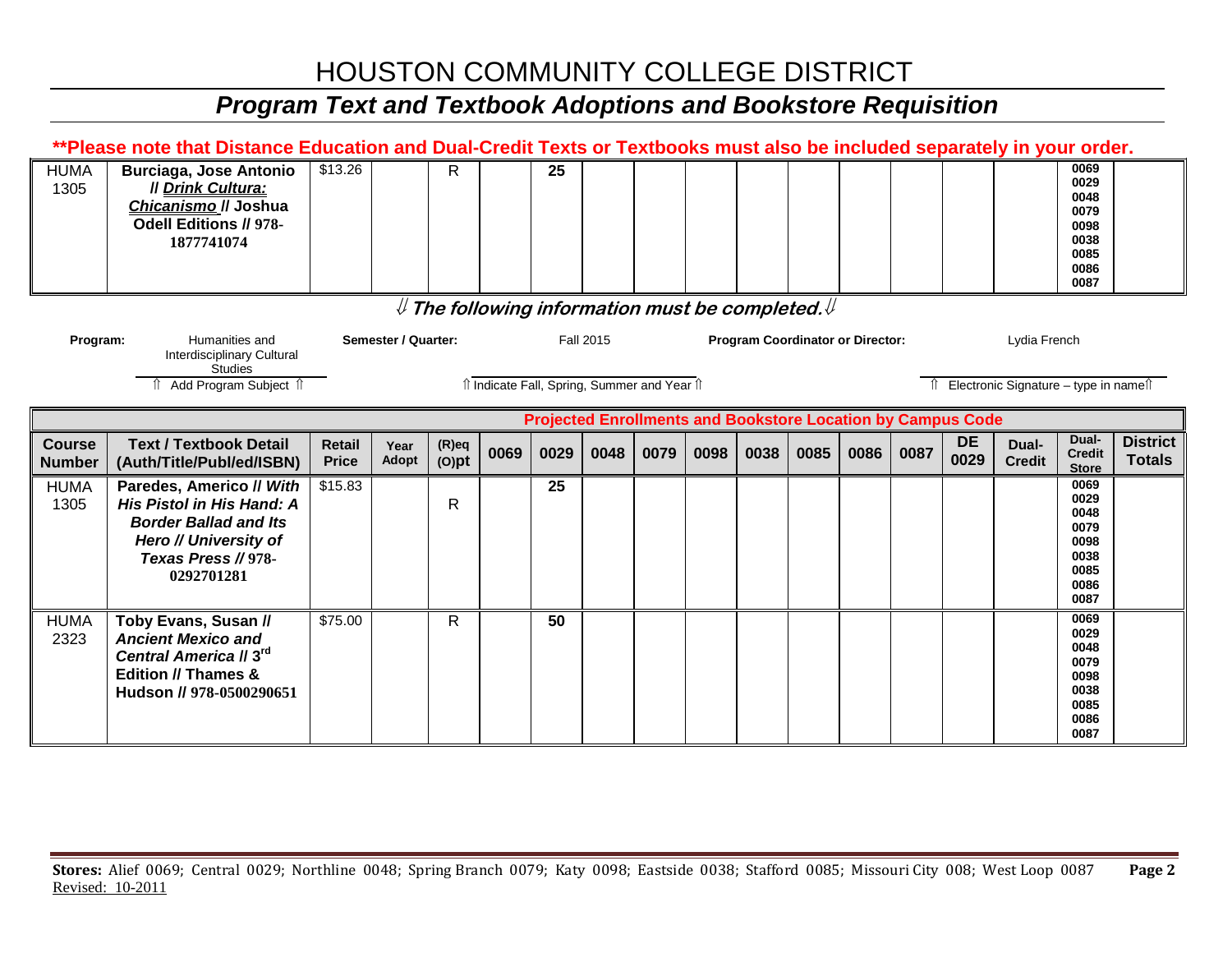### *Program Text and Textbook Adoptions and Bookstore Requisition*

#### **\*\*Please note that Distance Education and Dual-Credit Texts or Textbooks must also be included separately in your order.**

| <b>HUMA</b><br>1301 | Grene, David (Trans) //<br>Oedipus the King II<br>0226768686 |  |  | 35 |  |  |  |  | 0069<br>0029<br>0048<br>0079<br>0098<br>0038<br>0085<br>0086<br>0087 |
|---------------------|--------------------------------------------------------------|--|--|----|--|--|--|--|----------------------------------------------------------------------|
| <b>HUMA</b><br>1301 | Epic of Gilgamesh II<br>0140449191                           |  |  | 35 |  |  |  |  | 0069<br>0029<br>0048<br>0079<br>0098<br>0038<br>0085<br>0086<br>0087 |

#### ⇓ **The following information must be completed.**⇓

|                                | Semester / Quarter:<br>Program:                                                     |                               |               |                      |      | <b>Program Coordinator or Director:</b> |      |                                            |      |      |      |      |      |                   |                                       |                                                                      |                                  |
|--------------------------------|-------------------------------------------------------------------------------------|-------------------------------|---------------|----------------------|------|-----------------------------------------|------|--------------------------------------------|------|------|------|------|------|-------------------|---------------------------------------|----------------------------------------------------------------------|----------------------------------|
|                                | Add Program Subject 1                                                               |                               |               |                      |      |                                         |      | î Indicate Fall, Spring, Summer and Year î |      |      |      |      |      |                   | Electronic Signature - type in namell |                                                                      |                                  |
|                                | <b>Projected Enrollments and Bookstore Location by Campus Code</b>                  |                               |               |                      |      |                                         |      |                                            |      |      |      |      |      |                   |                                       |                                                                      |                                  |
| <b>Course</b><br><b>Number</b> | <b>Text / Textbook Detail</b><br>(Auth/Title/Publ/ed/ISBN)                          | <b>Retail</b><br><b>Price</b> | Year<br>Adopt | $(R)$ eq<br>$(O)$ pt | 0069 | 0029                                    | 0048 | 0079                                       | 0098 | 0038 | 0085 | 0086 | 0087 | <b>DE</b><br>0029 | Dual-<br><b>Credit</b>                | Dual-<br><b>Credit</b><br><b>Store</b>                               | <b>District</b><br><b>Totals</b> |
| <b>HUMA</b><br>1301            | Shelley, Mary //<br>Frankenstein // Dover<br><b>Thrift Edition //</b><br>0486282112 |                               |               |                      |      | 35                                      |      |                                            |      |      |      |      |      |                   |                                       | 0069<br>0029<br>0048<br>0079<br>0098<br>0038<br>0085<br>0086<br>0087 |                                  |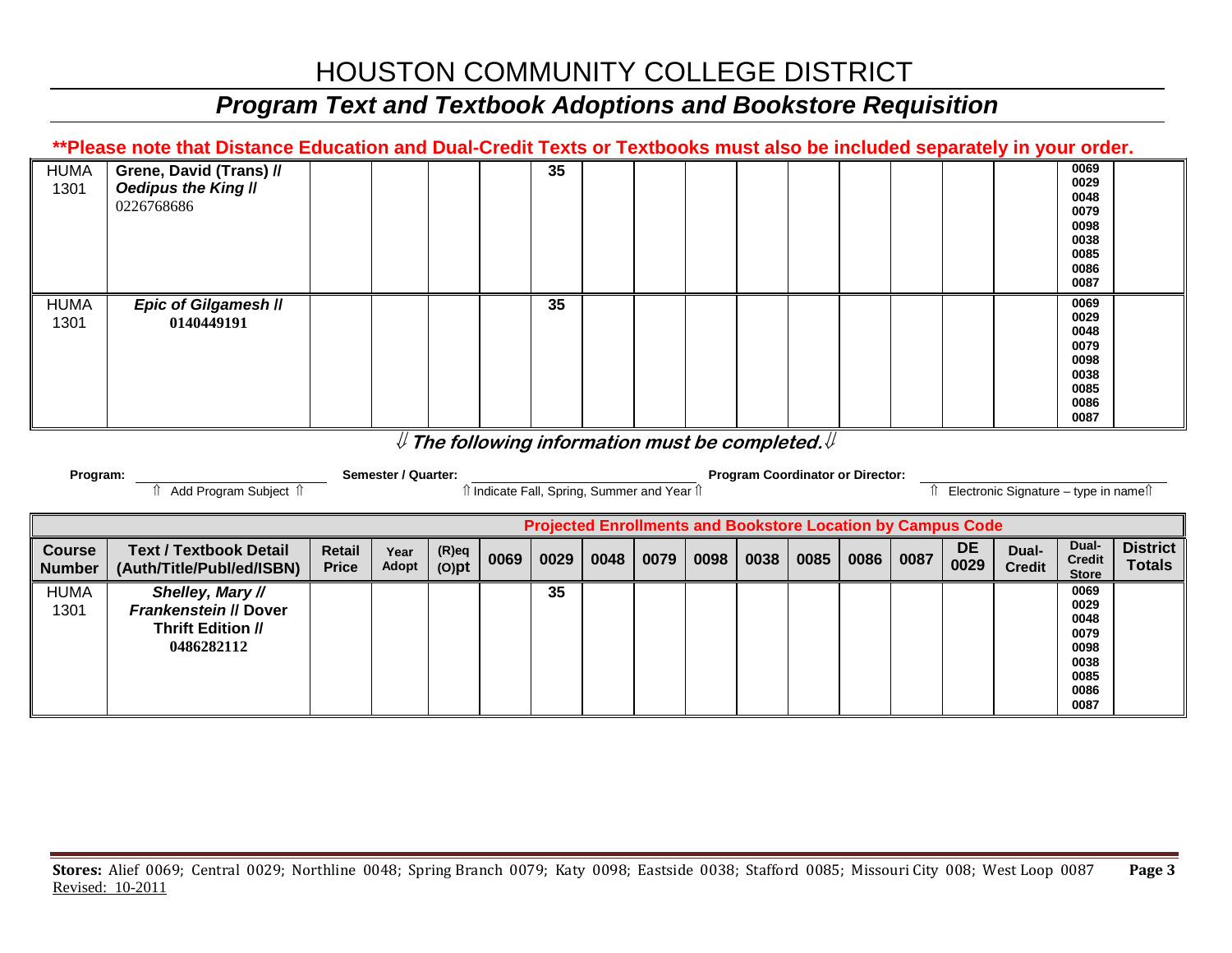### *Program Text and Textbook Adoptions and Bookstore Requisition*

#### **\*\*Please note that Distance Education and Dual-Credit Texts or Textbooks must also be included separately in your order.**

| <b>HUMA</b><br>1301 | Ovid // The<br><b>Metamorphosis // Dover</b><br><b>Thrift Edition //</b><br>0486290301 |  |  | 35              |  |  |  |  | 0069<br>0029<br>0048<br>0079<br>0098<br>0038<br>0085<br>0086<br>0087 |  |
|---------------------|----------------------------------------------------------------------------------------|--|--|-----------------|--|--|--|--|----------------------------------------------------------------------|--|
| <b>HUMA</b><br>1301 | Moraga, Cherrie // The<br>Hungry Woman //<br>097053440X                                |  |  | 35              |  |  |  |  | 0069<br>0029<br>0048<br>0079<br>0098<br>0038<br>0085<br>0086<br>0087 |  |
| <b>HUMA</b><br>1301 | Morrison, Toni //<br><b>Beloved //</b> 1400033411                                      |  |  | 35 <sub>5</sub> |  |  |  |  | 0069<br>0029<br>0048<br>0079<br>0098<br>0038<br>0085<br>0086<br>0087 |  |

⇓ **The following information must be completed.**⇓

| Program:                       | <b>Humanities and</b><br><b>Interdisciplinary Cultural Studies</b><br>Add Program Subject 1 |                               | Semester / Quarter: |                      | ी Indicate Fall, Spring, Summer and Year 1ी |      | <b>Fall 2015</b> |      |      |      |      | <b>Program Coordinator or Director:</b> |      |                                                                    | Lvdia French<br>Electronic Signature – type in name $\hat{I}$ |                                        |                                  |
|--------------------------------|---------------------------------------------------------------------------------------------|-------------------------------|---------------------|----------------------|---------------------------------------------|------|------------------|------|------|------|------|-----------------------------------------|------|--------------------------------------------------------------------|---------------------------------------------------------------|----------------------------------------|----------------------------------|
|                                |                                                                                             |                               |                     |                      |                                             |      |                  |      |      |      |      |                                         |      | <b>Projected Enrollments and Bookstore Location by Campus Code</b> |                                                               |                                        |                                  |
| <b>Course</b><br><b>Number</b> | <b>Text / Textbook Detail</b><br>(Auth/Title/Publ/ed/ISBN)                                  | <b>Retail</b><br><b>Price</b> | Year<br>Adopt       | $(R)$ eq<br>$(O)$ pt | 0069                                        | 0029 | 0048             | 0079 | 0098 | 0038 | 0085 | 0086                                    | 0087 | <b>DE</b><br>0029                                                  | Dual-<br><b>Credit</b>                                        | Dual-<br><b>Credit</b><br><b>Store</b> | <b>District</b><br><b>Totals</b> |

**Store**